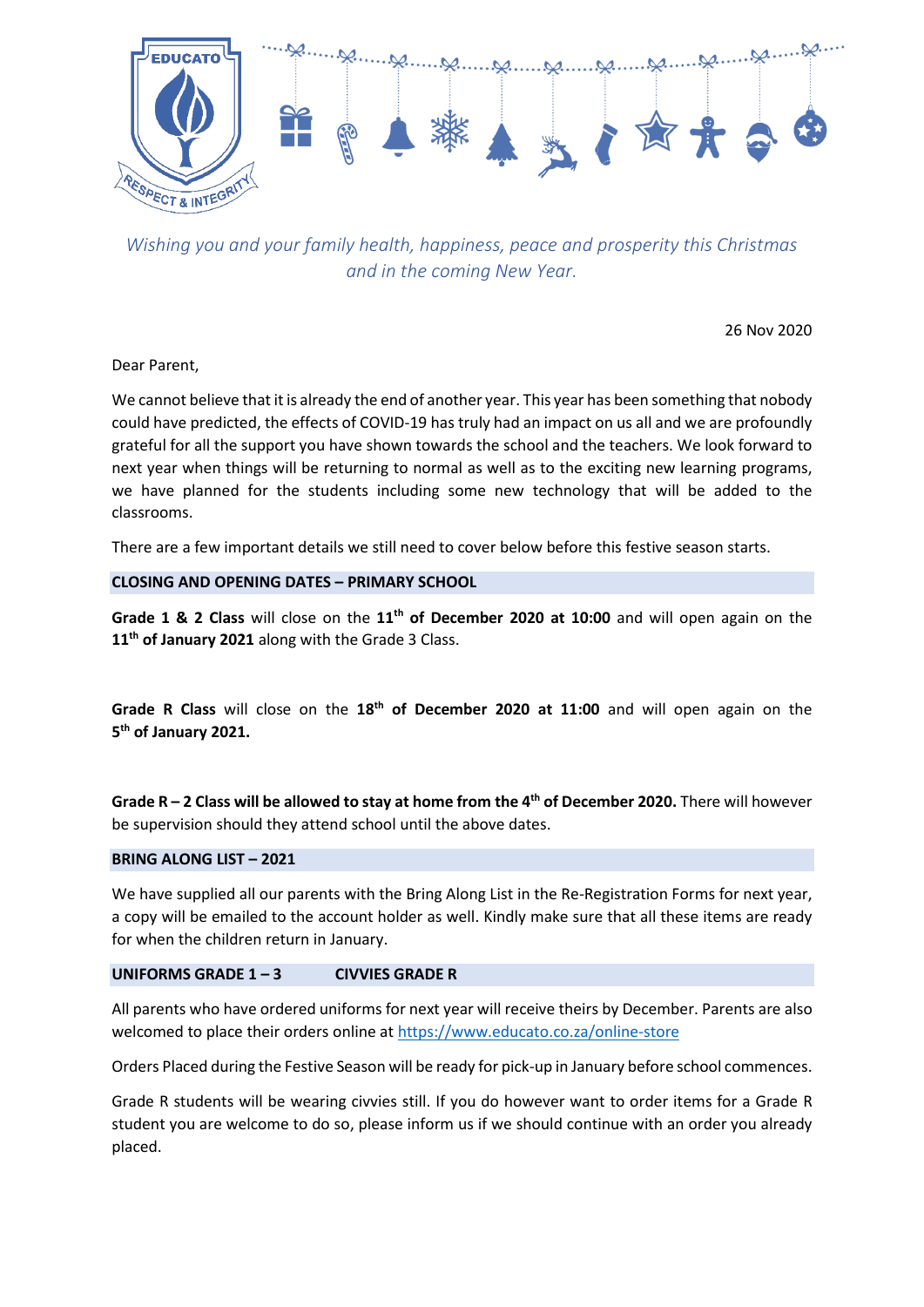#### **REPORT CARDS GRADE R – 2**

The Term 4 Report Cards will be available for collection at the office on the  $11<sup>th</sup>$  of December 2020 Between 09:00 – 10:00

# **ACCOUNTS AND STATEMENTS**

All parents will receive their statements for December 2020 this week. We kindly remind all parents that the full tuition fee for December month is payable as indicated in your contract even if the child might not be attending for the month. **(Please note there is no charge for Aftercare in December)**

We also kindly ask that if your account is due on the  $2<sup>nd</sup>$  of December that you will please settle it on time including any outstanding tuition fees, this will be applicable for parents paying on the  $15<sup>th</sup>$  of December as well.

A friendly reminder that since all accounts are due in advance, you will receive your statement for January 2021 end of December and that your tuition fees for January will be due on the  $2^{nd}$  or 15<sup>th</sup> of January 2021.

All statements will be emailed to the account holder, along with this a SMS will be sent indicating such. Please remember to reply on this SMS with the correct email address only if you did not receive your statement.

It is also important to use your **unique reference number** starting with **EDU** that will be shown on your email with the statement attached. Please do not use your child's name or school fees as a reference.

### **NEW GRADE R STUDENTS – EDUCATO**

Please remember to use your **new unique reference number** starting with **EDU** when paying your Educato Tuition Fees for January.

Any credit on your account at Exclusive Kids Academy will be allocated to your account at Educato end of December.

**Please remember to keep your payments separate should you have a child enrolled at both Exclusive Kids Academy and Educato Primary School.**

#### **DISCOUNTS AND PAYING IN ADVANCE**

All discounts will be replaced by the new discount structure issued in the re-registration form for next year. Should you wish to pay your tuition fees in advance for the next 12 Months, you will receive a 10% discount *(See Discount Structure),* please remember that this needs to be paid on or before the 15<sup>th</sup> of January 2021.

## **SCHOOL TRANSPORT**

Please inform us via email (accounts@educato.co.za) if your child will not be using transport for the month of December so that we can remove it from your statement.

**Also remember that if you want your child to use transport next year Jan/Feb that it must be marked on your re-registration form as we need to plan transport routes accordingly.**